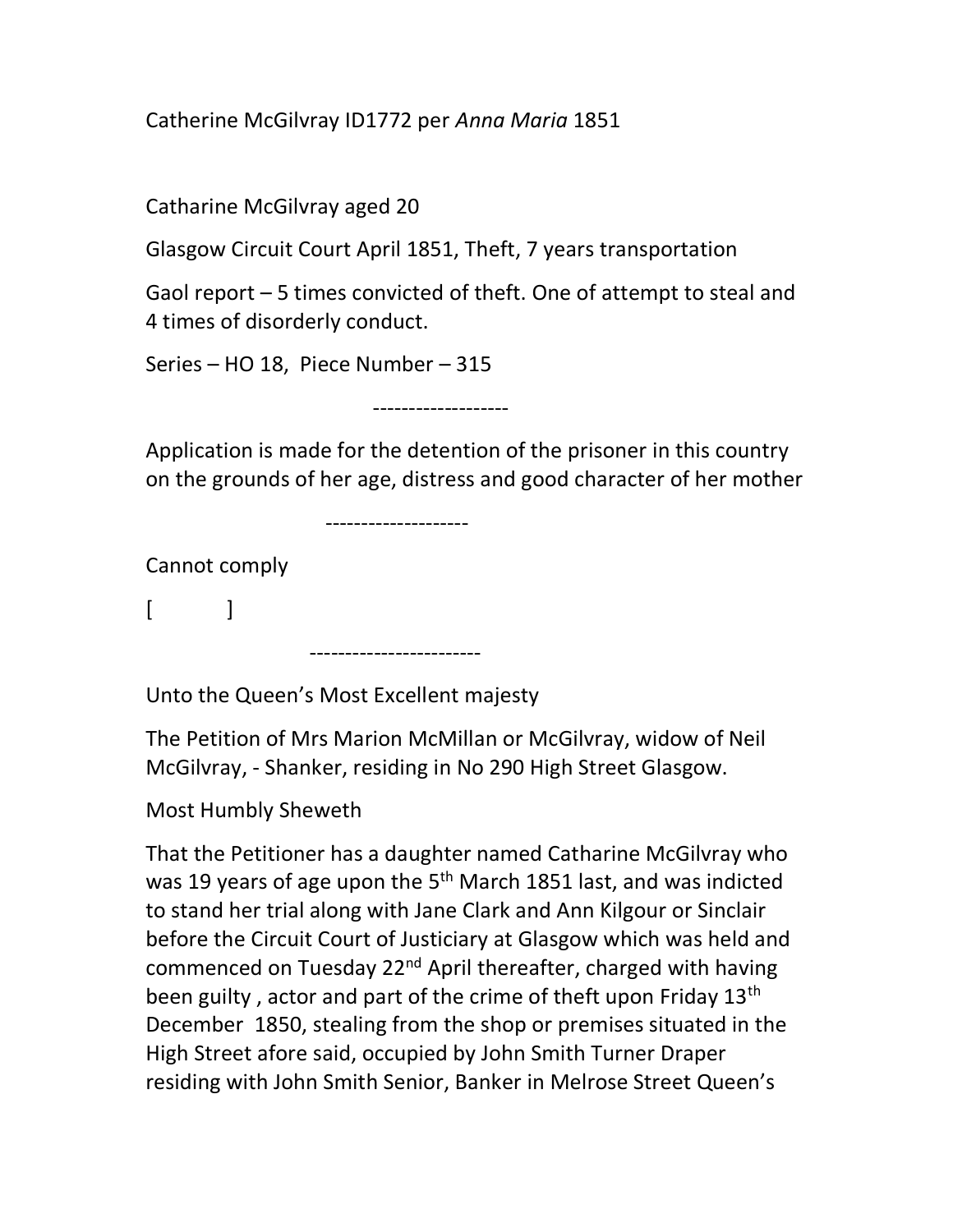Cresent Glasgow a web or piece of ticking cloth measuring 60 yards or there abouts the property of the said John Smith Turner.

That the said Catharine McGilvray was according trial along side with her said associates, before the Honourable Lord Cockburn upon the said 22nd day April last, and having been convicted was sentenced to be transported beyond the seas for the period of 7 years.

That the Petitioner being in poor [ ] circumstances and thus unable to employ an Agent of Counsel in the case was introduced by a gentleman of her acquaintance connected with the legal profession to one of the Agents appointed by the Sheriff for the criminals to attend to the case of her daughter which he accordingly undertook to do. But consequently failed in accomplishing as neither he nor his partner nor their Clerk were present at the trial in order to conduct the case and advise an explanatory proof upon her behalf and thus she was condemned without being heard in her defence.

That her and her late husband were born in the Isle of Islay Argyllshire and she took up her residence whilst very young at the village of Parkhead near Glasgow and when able to enter into service engaged herself with a respectable farmer who resided a few miles from Glasgow with whom she remained for several years. She was subsequently married upon the  $17<sup>th</sup>$  June 1822 by the Very Reverend William Taylor Principle and Vice Chancellor of the University of Glasgow and Minister of St. Mungo's or the High Church Parish .

That the petitioner's husband died of the fever in the month of March 1841 leaving her with seven children (all of whom suffered under the same complaint, which was not out of her house for six months,) in very indignant circumstances and she was constrained, however reluctant to present a Petition on her behalf to the general Church Session of Glasgow for relief, to enable her and her family to go to Islay and get work so that she and them might be maintained and properly raised up and educated as well as far from the corruption of such a large and prosperous city as Glasgow - such application was respectfully recommended by a number of persons,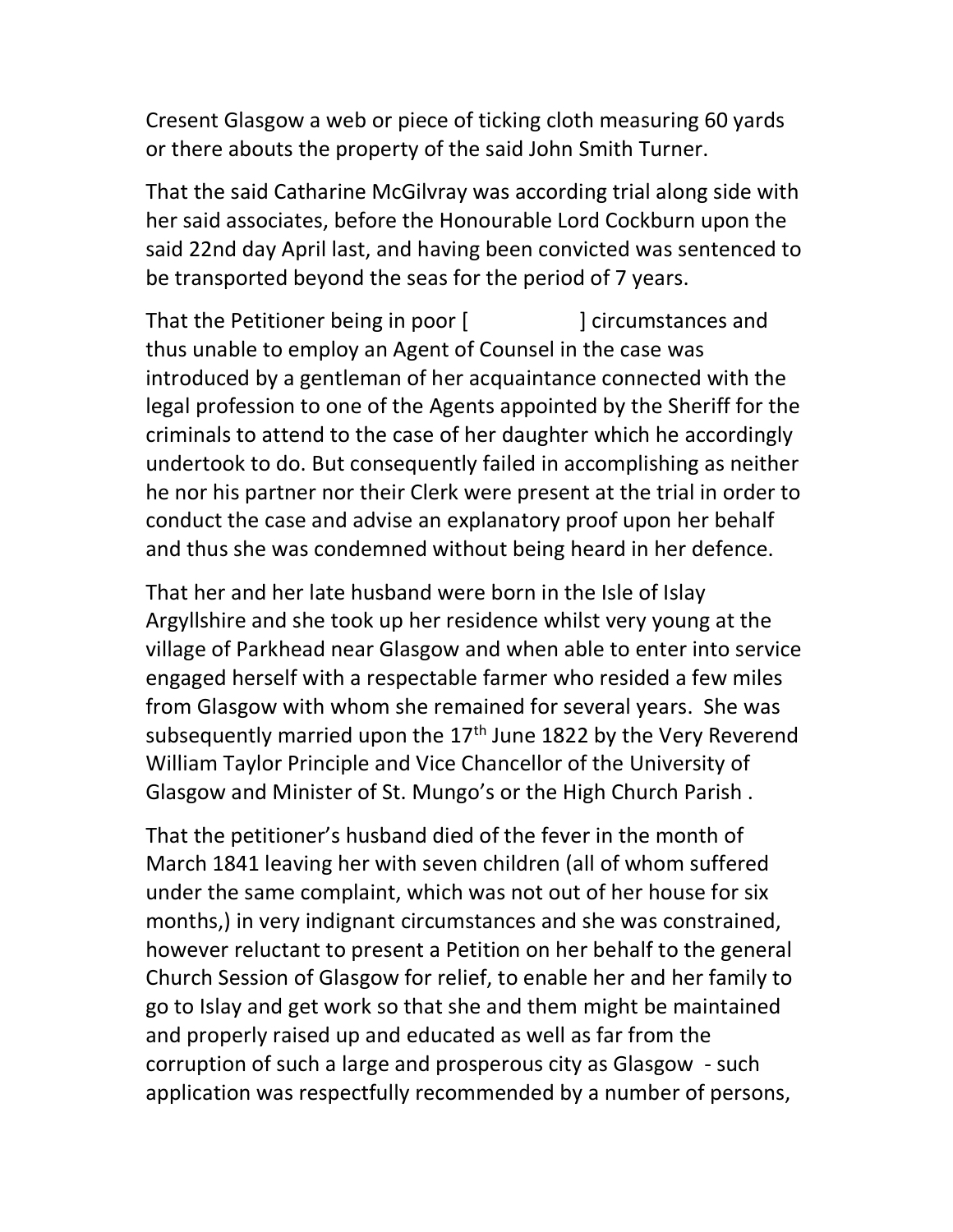who knew the situation of herself and family and the certificate was appended to the recommendation to the effect that the Petitioner was believed to be poor and destitute by the Rev. Norman McCloud Doctor of Divinity then and still Minister of the church of Saint Columbus in Glasgow and one of the Deans of the Chapel Royal attached to the Royal Household in Scotland at Edinburgh. The Rev, Walter McGilvray then and still the Minister of the Gailic Chapel in Glasgow, The Rev. Thomas Brown Doctor of Divinity then Minister of the Parish of Saint John there, and also by Mr John McVey one of the Deacons of St. John's Parish in a separate certificate on the Petition which is herewith sent, for the satisfaction of the Queen's Most Excellent Majesty.

That the Petitioner is nearly 60 years of age and still in poor [pecuniary] circumstances . Her daughter Catharine Marion McGilvray another daughter who resides along with her were her chief support and wishes very much that Catharine may be detained in either of the Penitentiaries situated in the United Kingdom of Great Britain and Ireland therein to remain during the currency of her sentence at the sight of the Right Honourable Sir George Grey Her Majesty's Principle Secretary of State for the Home Department most [sub.............ely] besceeches and prays that it may please the Queen's most Excellent Majesty to consider the [premisis] and in respect of what is before set forth as well as the recommendations hereon authorise the said Secretary of State to grant to the said Catharine McGilvray the accommodation and relief sought for at Her Majesty's entire wisdom and discretion.

And the Petitioner as in duty bound will ever pray

The mark x of Mrs Marion Mcillan or McGilvray

Witness – John Gibson

Witness – James Donald

---------------------------